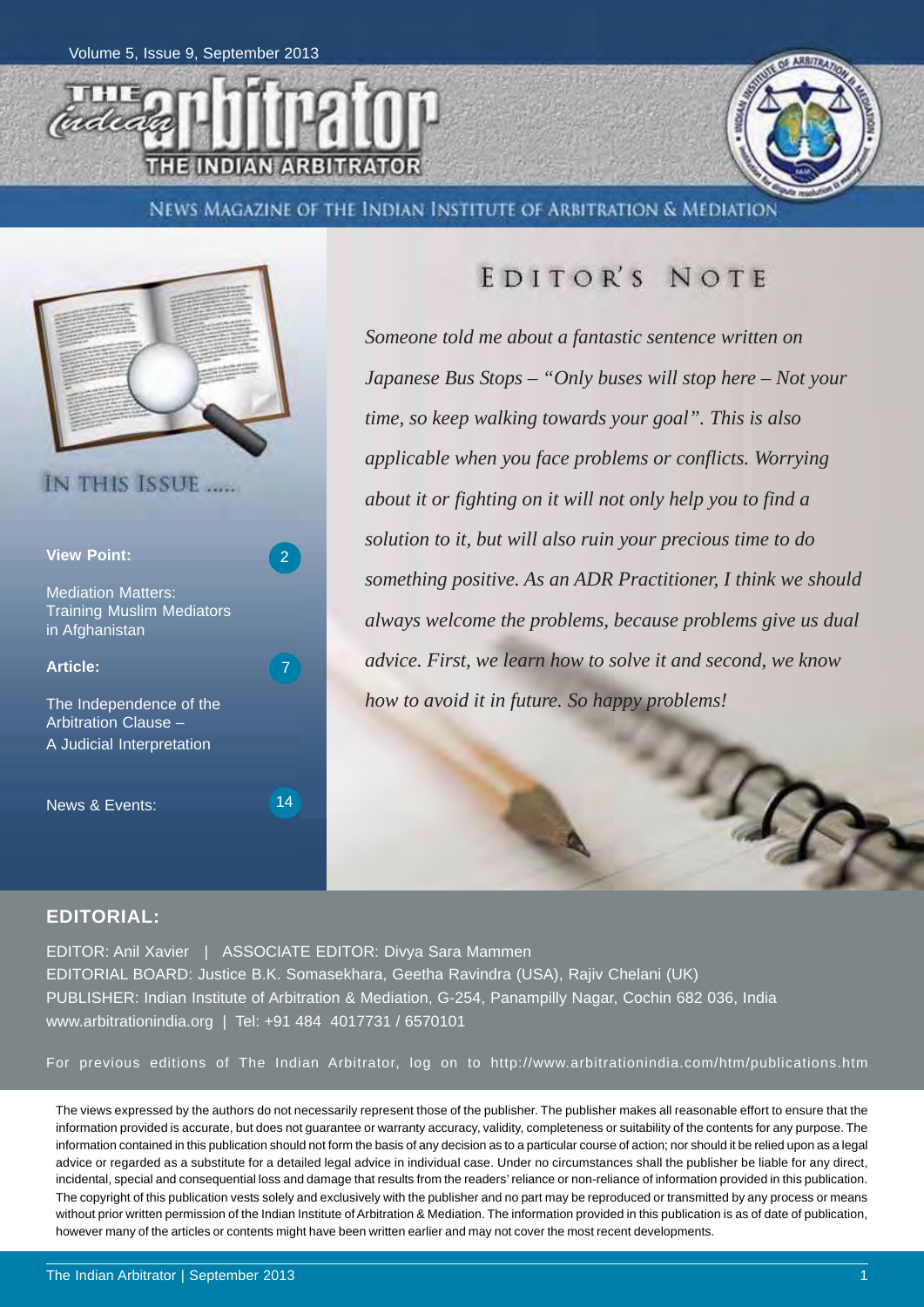# MEDIATION MATTERS: TRAINING MUSLIM MEDIATORS IN AFGHANISTAN

TONY WHATLING



*This is a personal perspective from the author about a mediation training that he had conducted for a muslim community in Afghanistan, which had established dispute resolution teams with volunteertrained mediators who are available to deal with disputes referred from within their particular local faith community group. According to him these people, who had lived through centuries of peaceful conflict resolution faith teachings combined with a tradition of voluntary service to their community, looks at the urgent need to connect faith traditions with contemporary dispute resolution practice.*

AUTHOR: TONY WHATLING IS A MEDIATION CONSULTANT AND TRAINER IN THE UNITED KINGDOM

#### **KABUL REVISITED**

**T**he flight from Dubai to Afghanistan had taken us over the breathtaking panorama of the majestic snow-capped peaks and deep dark valleys of the Central Highland mountain range, which cover over 160,000 square miles.

It was late October 2011 and as we touched down at Kabul airport I reflected on my last training visit in 2004 and wondered what changes had taken place over that time. The excitement of my return to this wonderful country had been overshadowed by the news that, on that same morning, on the outskirts of Kabul a suicide bomber had taken the lives of thirteen NATO-led International Security Assistance Force (ISAF) troops and eight civilians.

Within three weeks of that dreadful event, many more innocent citizens – men, women and children – were slaughtered by more bombs as they celebrated the joy and excitement of the festival Eid Mubarak, in central Kabul.

Compared to 2004, it was sad to see that Kabul had become a city under siege. Every building of any importance was now hidden from sight and fortified with 20-foot high concrete walls, topped with razor wire. Getting into the hotel from the road took around 10-20 minutes every day as each steel barrier, followed by massive steel gates, allowed only one car at a time to pass through and be examined. They checked underneath the car, the boot and the engine bay. Once out of the car, bags were searched and checked by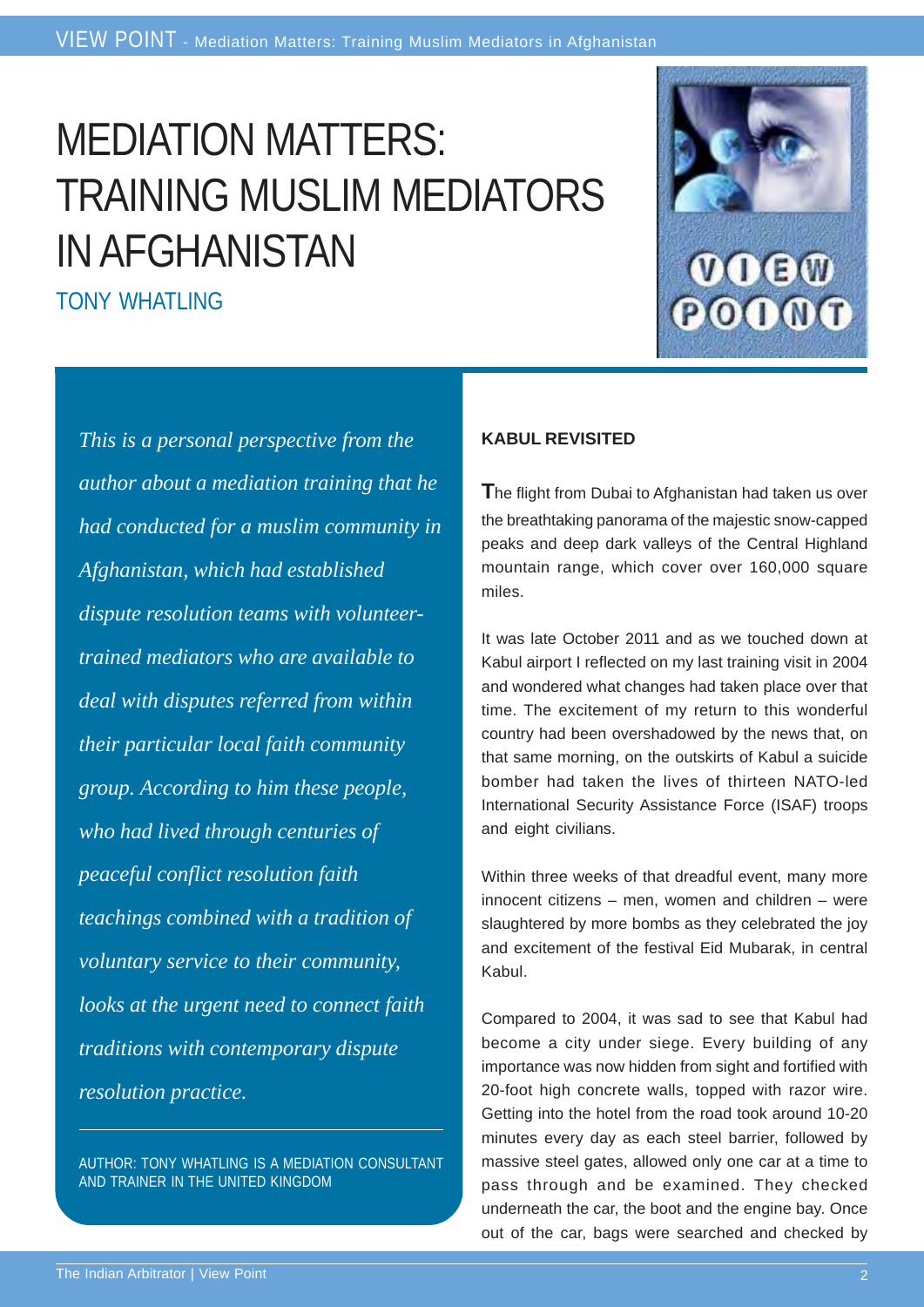sniffer dogs before being put through airport-style scanners. All hotel uniformed guards carried machine guns at the ready with – rather concerningly – twitching fingers. Only main roads were surfaced, but all were inches deep in dust. There were many more cars than last time and driving was all based on a 'he who dares, wins' game of bluff and counter-bluff, with a terrifying lack of regard for the risks involved or for the lives of pedestrians attempting to cross the road.

It was all a stark reminder that, whether the disputes were between warring spouses, angry neighbours, work colleagues or nations, such conflicts would never be resolved by violence. Referring to a much-respected retired general, Britain's former Ambassador to Afghanistan wrote: 'Like most Afghans, he knew that the only answer was reconciliation between all the parties to the conflict. There had to be a new political settlement in which the Taliban, and the tribes and views they represented, were included, not excluded. Trying to defeat the Taliban by military force would never produce lasting peace.'

#### **MEDIATION FOR THE PEOPLE BY THE PEOPLE**

Over the past ten years, I have had the great pleasure and privilege of delivering a total of twenty programmes of family and community mediation training in eleven different countries, including Pakistan, India, Syria, Kenya, Portugal, the USA, UK, Canada, Uganda, Tanzania, and Afghanistan.

The training programmes are arranged by one particular Muslim group, which has faith communities in some 23 different countries worldwide. Most of those communities have now established dispute resolution teams, staffed by volunteer-trained mediators who are available to deal with disputes referred from within their particular local faith community group.

And so it was that I was returning to Kabul to train the latest group of carefully selected, newly appointed volunteer mediators from various districts in Afghanistan where this particular faith group has long-established communities.

For many of the 50 or so trainees, the learning challenges they faced were compounded by the physical discomfort of some 3-4 days walking, apart from the occasional luxury of a donkey ride to get to the training venue in Kabul. Much of their route – for example, from the northern mountainous Hindu Kush regions of Badakhshan – consists of little more than rough tracks. Some told of how the path had become closed behind them by ice and snow. Their safe return to loved ones and businesses was, as they put it with a resigned shrug of the shoulders, 'now in the hands of Allah'.

# INTERESTED TO CONTRIBUTE ARTICLES ?

We would like to have your contributions. Articles should be in English. Please take care that quotations, references and footnotes are accurate and complete. Submissions may be made to the Journals Division, Indian Institute of Arbitration & Mediation, G-254, Panampilly Nagar, Cochin - 682 036 or editor@arbitrationindia.com.

Publication of the Article will be the discretion of IIAM and submissions made indicates that the publish the copyrighted material to the publisher of the IIAM Journal.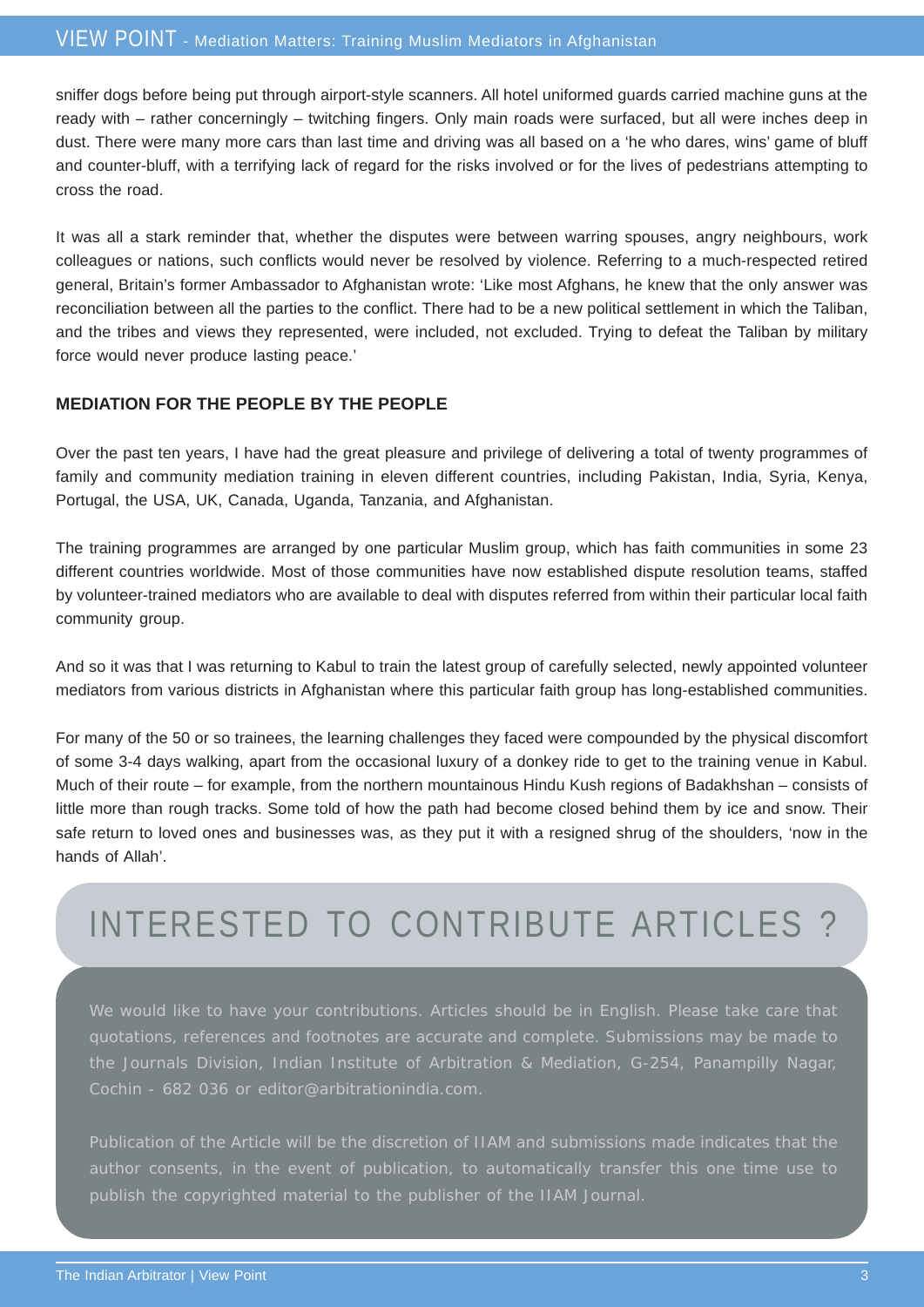For these people, who had lived through centuries of peaceful conflict resolution faith teachings combined with a tradition of voluntary service to their community, the personal risks involved were far outweighed by an awareness of the urgent need to connect faith traditions with contemporary dispute resolution practice.

#### **NEW LEARNING INEVITABLY GENERATES COMPLEX AND CHALLENGING QUESTIONS**

One of the great pleasures of training such groups is the strong level of commitment, attention, and the high value which they attribute to any form of education and training. As a result, their acquisition of knowledge and skills tends to be much accelerated in comparison to their Western counterparts. This is all the more surprising since every sentence has to be translated, in this instance into Farsi.

Sadly, male trainees still outnumber women – one consequence of which is that men have to assume the role of women in role-play. This is always a source of great amusement within a group. In what other circumstances would you find a high-ranking officer from the department of counter-terrorism, a former mayor, a serving army general, judges and farmers, sitting cross-legged on the floor, acting out the role of a distressed divorcing wife?

The influence of the trainer in empowering trainees to stretch their boundaries never ceases to amaze me. To their credit, during the role-play debrief, these men frequently comment about the eye-opening insights they gained from this gender shift experience. Here in Afghanistan, the training and learning challenges are complex, as participants struggle to make sense not only of the knowledge and skills they are gaining, but of the application of these to their non-Western culture and faith traditions.

It is very apparent that they are convinced by, excited about and wanting to apply these new ideas and practices. Yet at the same time there is an inevitable uncertainty and insecurity about the extent to which such practices will be acceptable within their more remote regional communities.

Evidence of this internal struggle becomes clear from the nature of the questions from – and often heated debates between – members of the group. Constant requests for help and advice are made about how to deal with the anticipated resistance to such 'new ways' being imported from the West.

This has been a common experience and preoccupation in the training of other groups for example in India, Pakistan, East Africa, Syria and, more recently with a group from Iran, where long-standing cultural traditions of dispute resolution are far more akin to arbitration.

In the more remote regions of these countries, disputes are traditionally referred to wise community leaders and/or groups of respected elders, who have the absolute authority to hear the case and determine the settlement. Regardless of the opinions of the winners or losers of this informal justice system, the judgement will be accepted and respected by all concerned. Consequently, introducing contemporary and non-authoritarian dispute resolution, by party empowerment and negotiation, challenges the authority of the tradition and risks a lack of respect for the authority, and therefore the status of mediators, regardless of Western contemporary beliefs in its efficacy.

Any response to such challenging questions must demonstrate a good level of understanding on the part of the trainer, together with all due respect for cultural and sub-cultural differences and traditions.

Whilst the questions may relate to the anticipated resistance in potential mediation clients, the underlying or 'meta' questions are also a reminder that the trainee, too, is a product of that same cultural environment.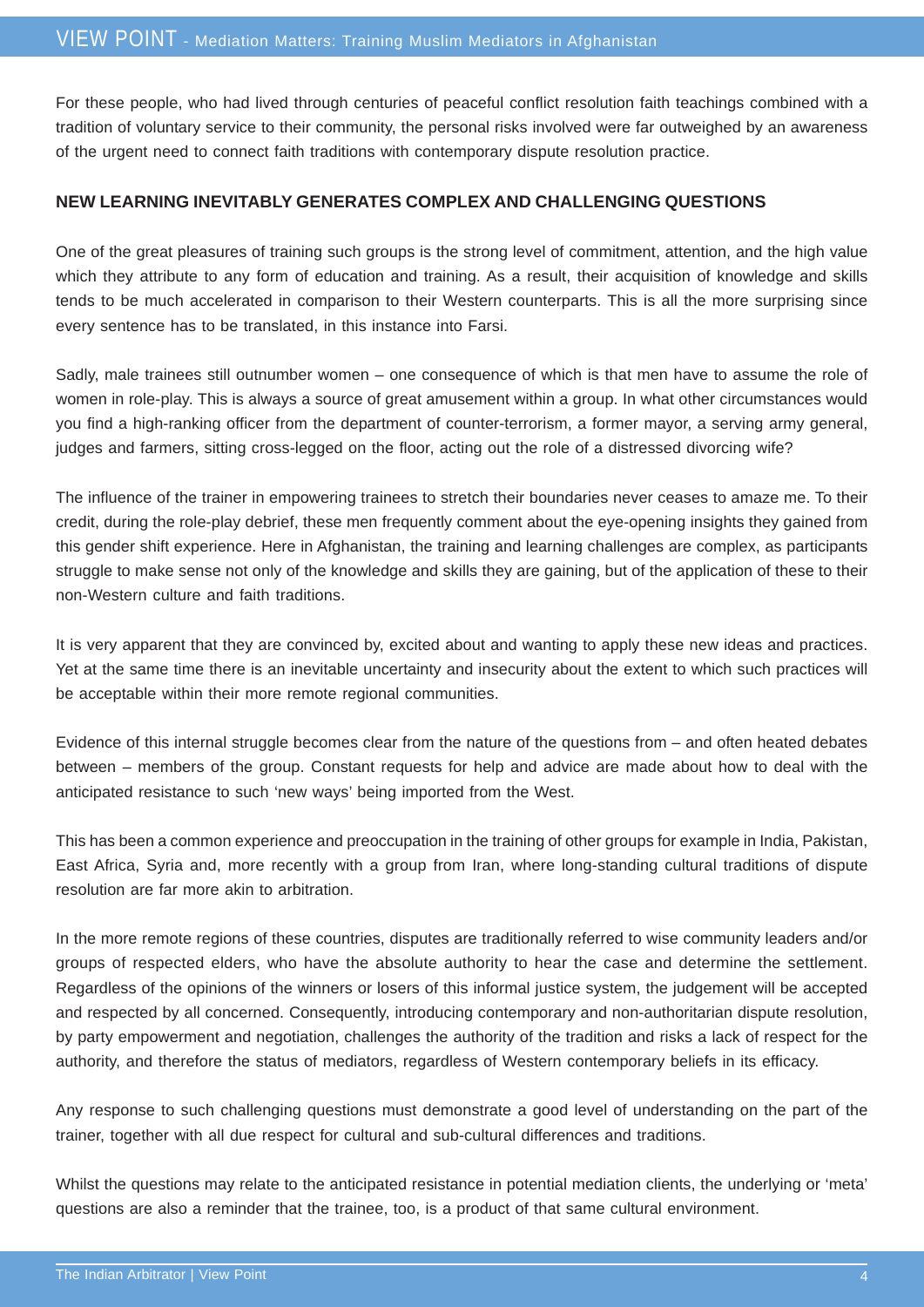The response of a trainer to the trainee's uncertainty and doubts can be seen as a mirror image that reflects the doubts and uncertainties that clients may well bring to them as mediators. Trainers and mediators alike, on perceiving such doubts, must have the professional maturity to be able to steer into such confusion. Instead of trying to avoid it, they should share responsibility for their part in such uncertainty, rather than regarding it as the client's problem. In other words, expressed or perceived doubts from trainees or clients should be encouraged, heard, understood and respected as normal at times of uncertainty and disequilibrium.

#### **IS MEDIATION AN 'IDEA WHOSE TIME HAS COME' FOR AFGHANISTAN?**

Having referred earlier to the wise words of the former British Ambassador, I woke today to the news that, on the occasion of President Karzai's meeting with Britain's Prime Minister in London, it was announced that talks had now officially started between mediators and representatives of the Taliban.

My work in Afghanistan is related to one small Muslim faith community that is located within many larger and more complex historical faith, cultural and political systems. The work is a very minor contribution compared to the wider picture in this war-torn country. Nevertheless, there seems little doubt now that mediation and negotiated peace settlements are the only viable alternative, as for example we have witnessed in countries like South Africa. In such entrenched conflicts, we are dealing with highly complex and long-standing disputes involving deeply held values and principles.



#### **WHY THE RIGHTEOUS SUFFER?**

Rabbi Dov Ber, known as the Magid of Mezritch, explains with the following parable, why righteous people may at times experience suffering and the wicked may prosper:

A father who wishes to teach his child to walk, in the beginning will walk together with the child and hold his hand. Then he will move away from the child, leaving the child on his own. The child will then take a step toward his father and the father will retreat a bit further so that the child will take a few more steps on his own. The father will repeat this process in order to get the child to walk greater and greater distances.

To the child it may seem that the father is moving away and ignoring him, yet the father does this out of love and care for he knows that the child's growth and development depends on this.

The same is with the righteous people.

At times it may seem that God is ignoring them, yet, in truth as they come closer to God, He will move away so that the righteous person will continuously move closer to Him. Through this process, the righteous person ascends higher and higher spiritually. This is what the Torah means with, "just as a man reproaches his son so the Lord your God chastises you." Deu. 5:8

A person will seldom reprimand someone else's child. The reason and purpose a father chastises his child is out of love for the child for the sake of setting him on the right path and for his spiritual growth.

So too, the tests which God gives us should be taken as proof that He cares for us and considers us His children and His responsibility.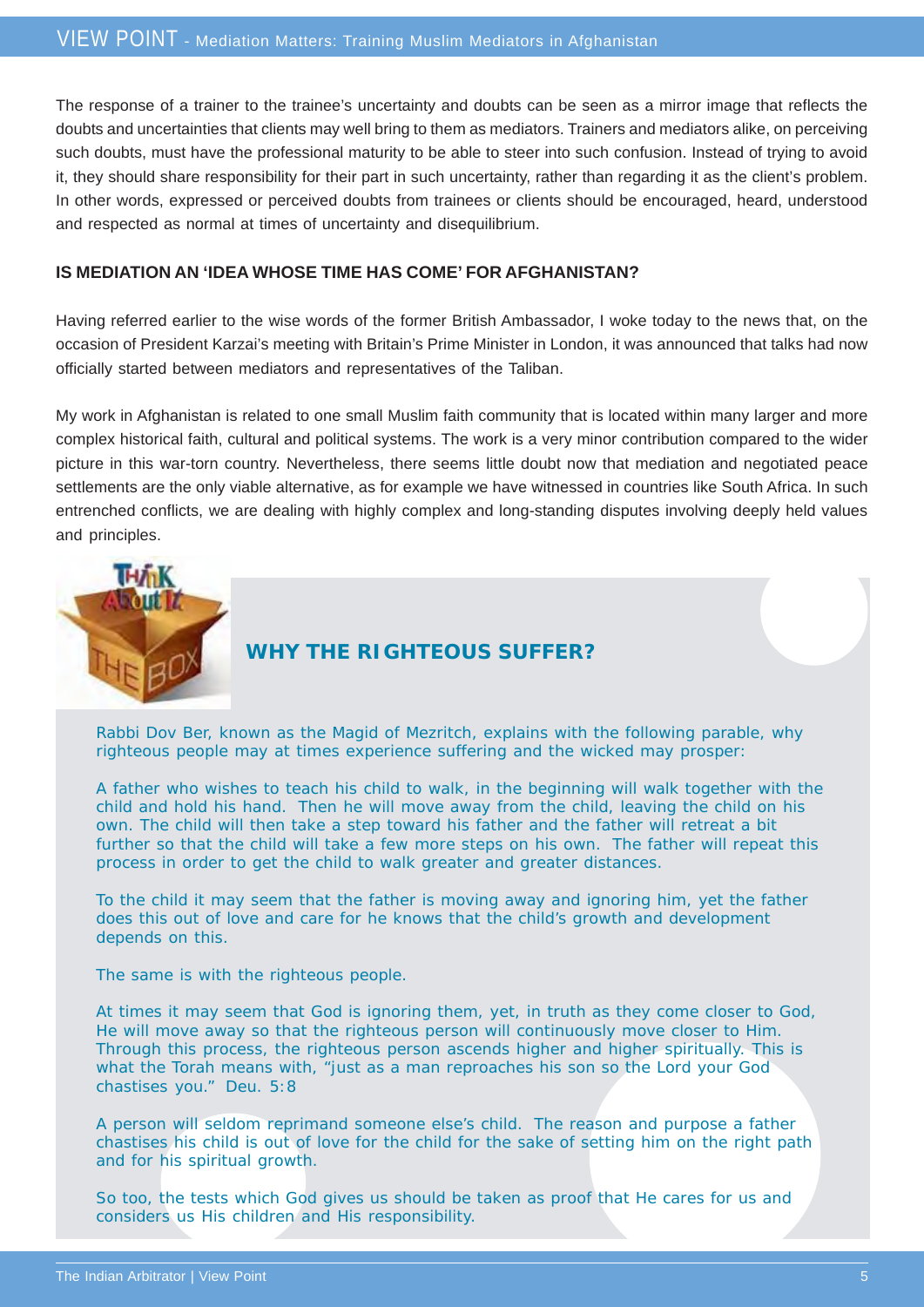When compared to disputes over substantive issues such as regional boundaries, electoral systems, or numbers of weapons, negotiated settlements will never be achieved by one side changing its position or values. Whilst we may all change and adapt our values as we go through life, we tend not to do that when in dispute. That is a time to stand up for them at all costs, regardless of risk to life and limb. The only way to achieve a resolution to such values disputes is when each side eventually comes to recognise the right of the other side to exist as fellow human beings – albeit having entirely different cultural and faith traditions, values and beliefs. Once that position is established, the respective factions can come together to negotiate practical measures by which they can learn to live side-by-side, regardless of their value differences – as is now happening with the Northern Ireland peace agreement.

Such major international conflicts will not be concluded easily or swiftly, just because peace agreements are signed. In the cases of South Africa and Northern Ireland we may be facing decades of transition and yet, it would seem that once the tipping point is reached, despite attempts by minority groups to disrupt the accord, it is unlikely to revert to former states of all-out warfare.

Despite the marked differences between the advances of one minority Muslim group that I have had the privilege of working with, compared to the enormity of conflict in Afghanistan as a whole, the good news is that the skills and techniques that mediators bring are precisely the same.

Obviously very different procedural steps are needed when we compare spousal disputes with workplace, or commercial contexts with complex multinational conflicts. Nevertheless, the skills and processes of mediation are largely universal. So too are the essential principals that underpin the practice, such as voluntary participation, demonstrable impartiality as to outcome, joint party empowerment, confidentiality and fairness etc. – all of which are explored in more detail in my recently published book, Mediation Skills and Strategies a Practical Guide Jessica Kingsley Publishers.

Political leaders, community elected representatives and diplomats will inevitably take centre stage in such negotiations. Nevertheless we can only hope that they have the wisdom to ensure that highly-skilled, trained and respected mediators are 'embedded' at every stage of the process. They must be regarded as integral to the process throughout. Their values, skills and strategies are substantially different from the key stakeholders – and should be respected as such.

My personal view, from experience over the past decade, is that, in terms of cultural credibility, such mediators should ideally be recruited from within the Afghan community and culture rather than imported from the West. It is likely that training will need to be imported initially but it must to be seen to be culturally sensitive to substantial differences between Western Individualist and non-Western Communitarian and Collectivist cultural attitudes to conflict and dispute resolution.

*(Originally published in the College of Mediators (UK) Newsletter Issue 10 January 2013)*

"Coin Always Makes Sound But The Currency Notes Are Always Silent. So When Your Value Increases Keep Yourself Calm and Silent"

~ Shakespeare ~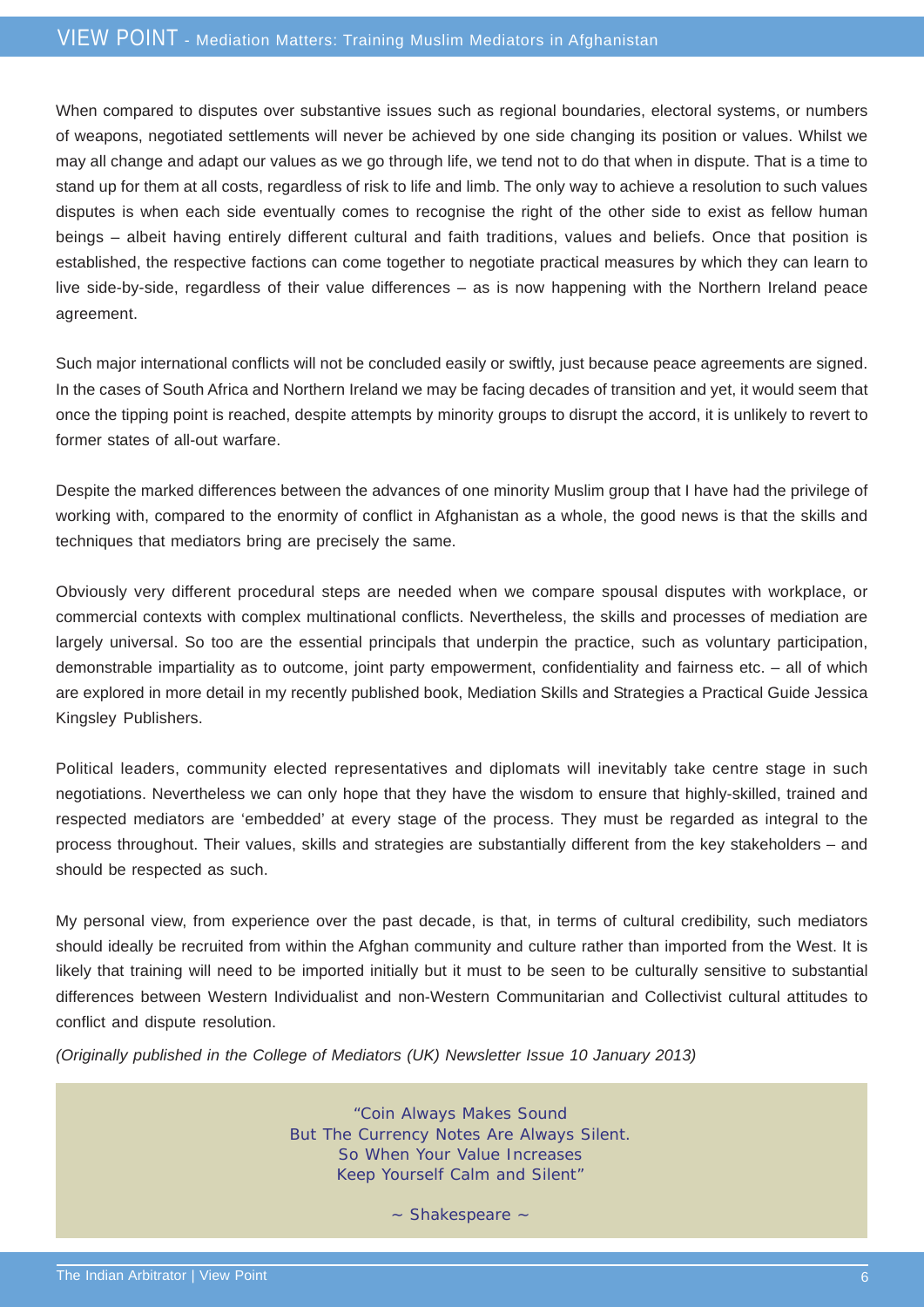# THE INDEPENDENCE OF THE ARBITRATION CLAUSE – A JUDICIAL INTERPRETATION

TANYA NAYYAR & SAUMITRA CHATURVEDI



*The article analyses the gradually changed outlook on the autonomy and relationship of the arbitration clause with the other terms of the agreement as well as the judicial power exercised by the Chief Justice in appointing the arbitrator. The authors focus on the chronological development of the scope of the arbitration clause and the powers of the Chief Justice by exploring the various judicial decisions of the Supreme Court of India.*

AUTHORS: TANYA NAYYAR AND SAUMITRA CHATURVEDI ARE IV YEAR LLB STUDENTS OF GUJARAT NATIONAL LAW UNIVERSITY, GANDHINAGA, INDIA

#### **INTRODUCTION**

It has been rightly said that, *'It is the spirit and not the form of law that keeps the justice alive***'** 1 **.**

Arbitration is a private, informal process by which the parties to a contract agree, in writing, to submit their disputes to one or more impartial persons who will adjudicate and resolve the controversy by rendering a final and binding award. An Arbitration clause is the "gateway" to arbitration, and must be worded very carefully.<sup>2</sup> The authors will be looking at the gradually changed outlook on the autonomy and relationship of the arbitration clause with the other terms of the agreement, as well as the judicial power exercised by the Chief Justice in appointing the arbitrator, through a very recent Supreme Court decision. This decision demonstrates that, where an arbitration clause is incorporated into an agreement, the Courts will strive to uphold the intention of the parties and will make a commercial presumption that the parties wish to have their issues heard altogether in one forum i.e. the arbitral tribunal. Furthermore, it ensures that the Chief Justice or the designated Judge only examines those preliminary issues required for the fruitful appointment of an arbitrator.

Through this comment, it is contended that if any agreement entered into by the parties, is rescinded, terminated or breached and subsequently, the agreement is deemed null and void, the arbitration clause existing in the agreement will survive despite the termination of the underlying agreement. It is argued that this arbitration clause is independent of the main agreement and must be treated as separate agreement collateral to the main agreement. Thus, any

#### **(Footnotes)**

 $\frac{1}{1}$  Earl Warren, US jurist and politician (1891-1974)

<sup>2</sup> Jagdeep Dhankar, Senior Advocate, Supreme Court of India, *"Party Autonomy and Arbitration Agreement"* available at: http://www.icaindia.co.in/icanet/ quaterly-2007/AprilJune2007.pdf (Last accessed on: 25<sup>th</sup> May, 2013)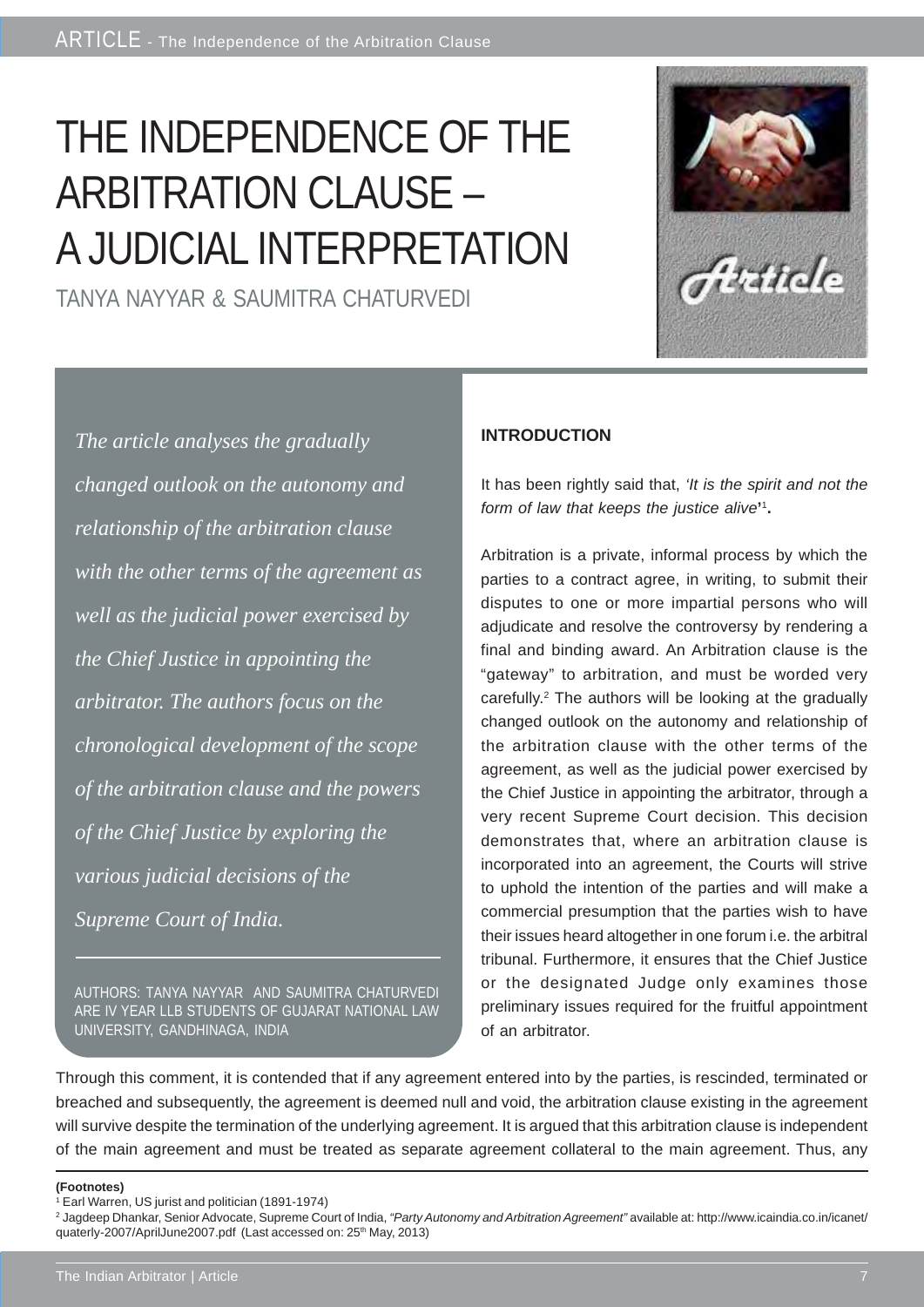infirmity in the agreement will not *ipso facto* invalidate the arbitration clause. Though, this concept is widely known as the doctrine of separability or severability in International Commercial Arbitration, the Indian law regime on domestic arbitration on this concept is highly debated.

The Indian Arbitration and Conciliation Act, 1996 has been drafted on the basis of the UNICTRAL Model Law<sup>3</sup>. The relevant articles of the Model Law dealing with the separability of the arbitration clause are:

Article 7(1): *"… An arbitration agreement may be in the form of an arbitration clause in a contract or in the form of a separate agreement."*

Further, Article 16(1) states: *"The Arbitral Tribunal may rule on its own jurisdiction, including any objections with respect to the existence of validity of the arbitration agreement. For that purpose, an arbitration clause which forms part of a contract shall be treated as an agreement independent of the other terms of the contract. A decision by the Arbitral Tribunal that the contract is null and void shall not entail ipso jure the invalidity of the arbitration clause."*

Separability being a fundamental principle of the Model Law has been similarly modeled in the Indian Statute. The relevant sections are as follows:

Section 7(2) reads: *"An arbitration agreement may be in the form of an arbitration clause in a contract or in the form of a separate agreement."*

Section 16(1) reads: *"The Arbitral Tribunal may rule on its own jurisdiction, including ruling on any objections with respect to the existence or validity of the arbitration agreement, and for that purpose: (a) an arbitration clause which forms part of a contract shall be treated as an agreement independent of the other terms of the contract; and (b) a decision by the Arbitral Tribunal that the contract is null and void shall not entail ipso jure the invalidity of the arbitration clause."*

With this brief case comment, the authors intent to focus on the chronological development of the scope of the arbitration clause incorporated in an agreement and the powers of the Chief Justice under Section 11(6), through judicial decisions. The authors will address the judicial implementation of the position of law, incorporated in the statute, in this regard, through a 2013 landmark Supreme Court judgment of *M/s. Today Homes & Infrastructure Pvt. Ltd. v. Ludhiana Improvement Trust & Anr.4*

#### **(Footnotes)**

3 UNICTRAL Model Law on International Commercial Arbitration, United Nations, 1994, available at: http://www.uncitral.org/pdf/english/texts/arbitration/ ml-arb/06-54671\_Ebook.pdf (Last accessed on: 22nd May, 2013) 4

| <sup>4</sup> 2013 (5) TMI 381 |  |  |  |  |  |  |  |  |  |
|-------------------------------|--|--|--|--|--|--|--|--|--|
|-------------------------------|--|--|--|--|--|--|--|--|--|

| ပ $-$ ပ                                 | With a view to promote and support students in developing the qualities of     |
|-----------------------------------------|--------------------------------------------------------------------------------|
| $Z \geq \alpha$                         | legal research and presentation, IIAM is providing opportunity to law students |
| $\vdash$ $\sqcup$ $\bigcirc$            | to publish original, innovative and thought provoking articles on arbitration, |
| O <sub>AT</sub>                         | mediation, conciliation, dispute resolution and similar topics and critiques   |
| $\sum_{n=1}^{\infty}$                   | on judgments relating to the same topics. Selected articles will be published  |
| $\alpha$ $\vdash$ $\supset$             | in the "Indian Arbitrator". From amongst the submitted articles, every year    |
| $\overline{\mathsf{L}}$ in $\mathsf{L}$ | one student author will receive the "Best Young Author" certificate from IIAM. |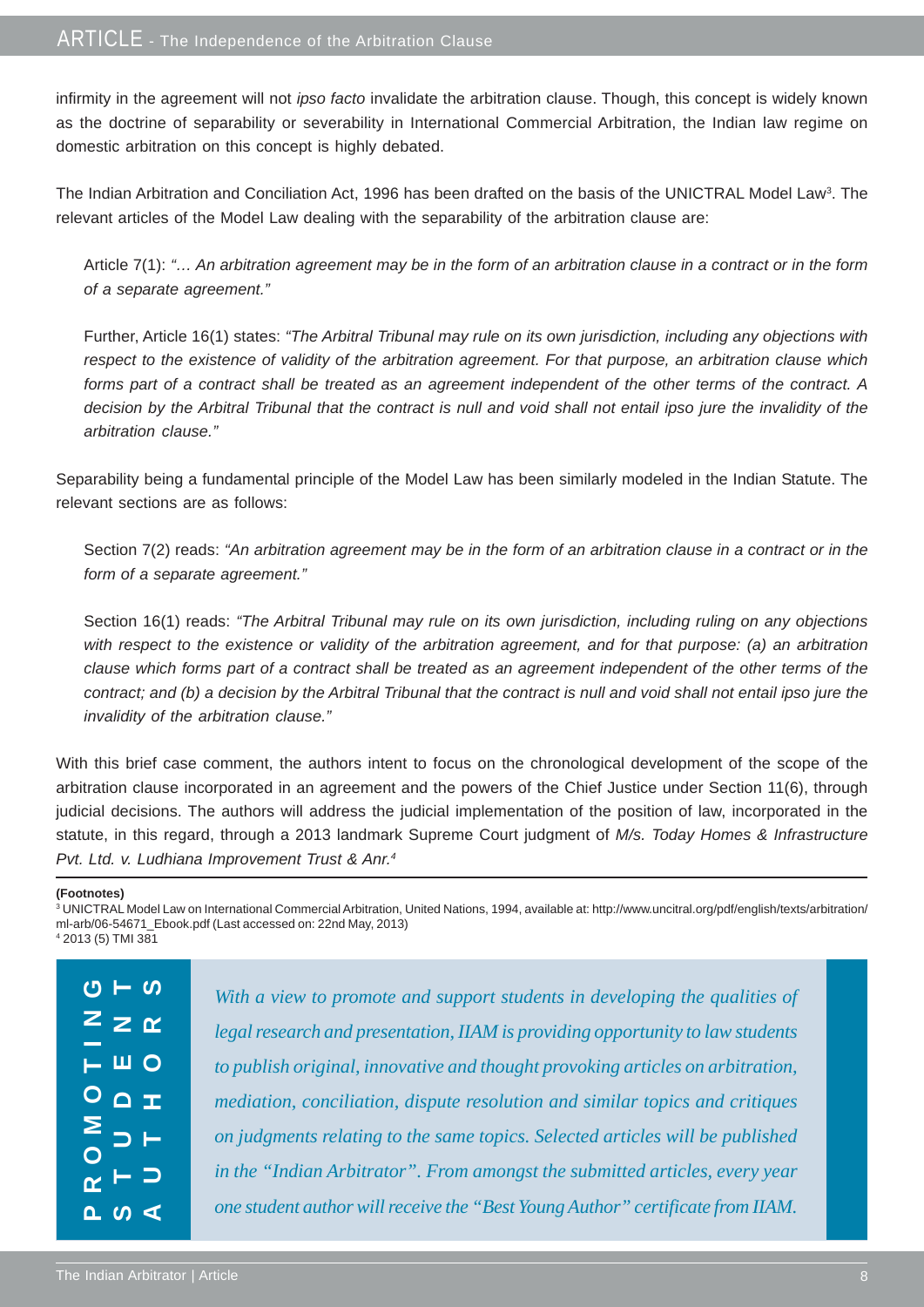#### **BACKGROUND OF THE CASE**

The Ludhiana Improvement Trust ("Trust"), constituted for the planned development of the city of Ludhiana, invited bids with the intention of entering into a Joint-Venture with developers in the private sector. After the evaluation of the bids, M/s. Today Homes and Infrastructure Pvt. Ltd. ("Company") was held to be the highest bidder and a Letter of Intent was issued on 18.05.2005. The Company deposited the Performance Security, and the property was handed over by way of a Concession Agreement. A tripartite agreement was signed between the Trust, Company and HDFC Bank relating to the proportion of deposit in the Joint Escrow Account of the Company and the Trust with the HDFC Bank.

On 12.09.2006, a dispute arose regarding the deposit made into the Escrow Account. The Company negated all allegations put forth by the Trust and stated that all their accounts could be scrutinized and if that did not provide a satisfactory answer, the Trust could refer the dispute to Arbitration. Thereafter, on 14.09.2006, the Trust sent in a letter indicating that it would be appointing an Arbitrator within two days. The Company, immediately, on 15.09.2006, filed an application before the Chief Justice of the Punjab and Haryana High Court under Section 11(6) of the Arbitration & Conciliation Act, 1996. The Trust filed its response to the above Application, stating that the Agreement was void. Such plea was raised two years after the agreement was entered into and after allowing a substantial portion of the construction of the City Centre, Ludhiana, to be completed, without any protest. The Company sent in a letter to the Trust invoking the contractual terms for the appointment of the Arbitrator. Since no response was received from the Trust, the Company appointed its Arbitrator. The Trust objected to this action since the matter was *subjudice* before the Chief Justice of the High Court and no arbitrator could be appointed.

The application filed, initially, by the Company was withdrawn to apply for a fresh one (No. 76 of 2007). Thereafter, the Chief Justice appointed an arbitrator and on 22.04.2008, the proceedings were held. Before, the next date for the proceedings, the SLP filed by the Trust challenging the appointment of Arbitrator under Application No. 76 of 2007 came up for consideration. In accordance with the judgment of *SBP & Co. v. Patel Engineering Ltd. and Another*<sup>5</sup> , the Court set aside the order of the Chief Justice and ordered for a fresh decision. The appointment of the Arbitrator by the Chief Justice was challenged on the ground that the agreement itself was void. It had been contended that since the main agreement, which contained the arbitration agreement, was itself void, the arbitration agreement could not survive independent of the main agreement. This contention was not accepted by the Court and the matter was remanded to the Chief Justice of the Court for a fresh decision. The Chief Justice held that the agreement entered into on 24.05.2005 was not legal and valid and thus, the disputes could not be referred to an arbitrator. This has been challenged in the present appeal.

#### **DECISION**

The Hon'ble Supreme Court held that the High Court was not required to look into the merits and de-merits of the case as if he were deciding a suit. The learned Judge was only required to decide such preliminary issues such as jurisdiction to entertain the application, the existence of a valid arbitration agreement, whether a live claim existed or not, for the purpose of appointment of an arbitrator.

The issue regarding the continued existence of the arbitration agreement, notwithstanding the main agreement itself being declared void, was considered by the 7-Judge Bench in SBP & Co. and it was held that an arbitration agreement could stand independent of the main agreement and did not necessarily become otiose, even if the main agreement, of which it is a part, is declared void.

**(Footnotes)** 5 (2005) 8 SCC 618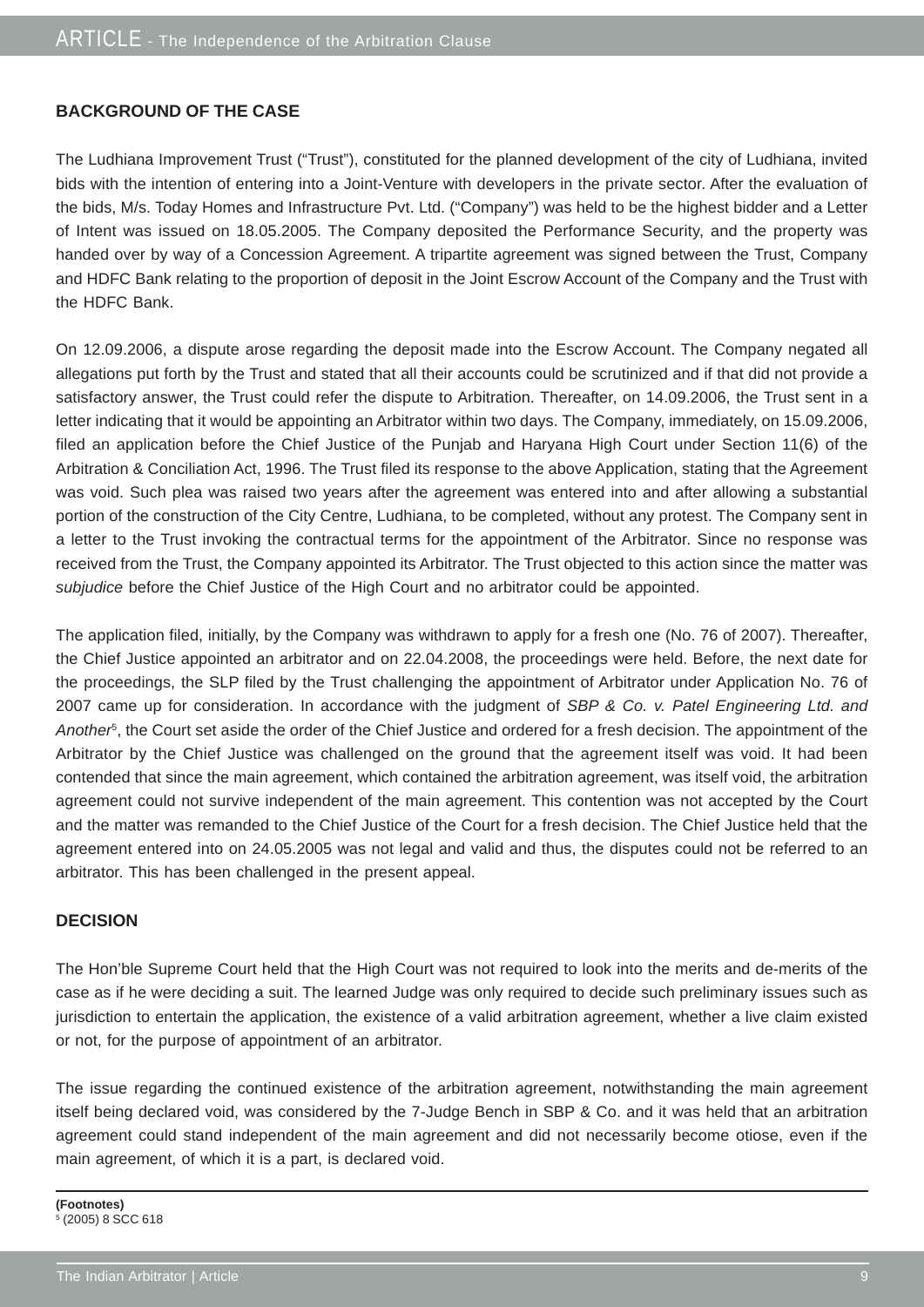The same reasoning has been adopted by Justice S.S. Nijjar in *Reva Electric Car Company Private Limited v. Green Mobil*6 wherein it was held that the legislature makes it clear that while considering any objection with regard to the existence or validity of the arbitration agreement, the arbitration clause, which formed part of the contract, has to be treated as an agreement independent of the other terms of the contract. By virtue of Section 16(1)(a) of the 1996 Act, it is presumed that a valid arbitration clause exists and that the same is to be treated as an agreement independent of the other terms of the contract. Further, by virtue of Section 16(1)(b), the arbitration clause continues to be enforceable, notwithstanding a declaration that the contract was null and void. Thus, the *ratio decidendi* of the case read as: *Even on the termination of the Agreement/contract, the Arbitration Clause would still survive.*

The Court set aside the impugned judgment and the order of the designated Judge once again and directed the matter to be considered again, *de novo* in the light of the observations and the various decisions cited.

#### **ANALYSIS**

The analysis of this case has been divided into two parts. Part I deals with the power of the Chief Justice as exercised in the present case and its validity. Part II analyses the development of the doctrine of separability in the Indian arena through judicial decisions. The present position has been settled by the Legislature in the 1996 Act and the same has been reiterated and upheld by the Indian judiciary.

#### **(Footnotes)**

6 (2012) 2 SCC 93



There was this robbery in Bank.. The robber shouted to everyone: "All don't move, money belongs to the state, life belongs to you". Everyone in the bank laid down quietly. This is called "Mind Changing Concept —> Changing the conventional way of thinking".

When the robbers got back, the younger robber (MBA trained) told the older robber (who is only primary school educated), "Big bro, let's count how much we got", the older robber rebutted and said, "You very stupid, so much money, how to count?? Tonight TV will tell us how much we robbed from the bank!" This is called "Experience —> nowadays experience is more important than paper qualifications!"

After the robbers left, the bank manager told the bank supervisor to call the police quickly. The supervisor says "Wait, wait wait, let's put the 5 million we embezzled into the amount the robbers robbed". This is called "Swim with the tide —> converting an unfavourable situation to your advantage!"

The supervisor says "It will be good if there is a robbery every month". This is called "Killing Boredom -> Happiness is most important."

The next day, TV news reported that 100 million was taken from the bank. The robbers counted and counted and counted, but they could only count 20 million. The robbers were very angry and complained "We risked our lives and only took 20 million, the bank manager took 80 million with a snap of his fingers. It looks like it is better to be educated to be a thief!" This is called "Knowledge is worth as much as gold!"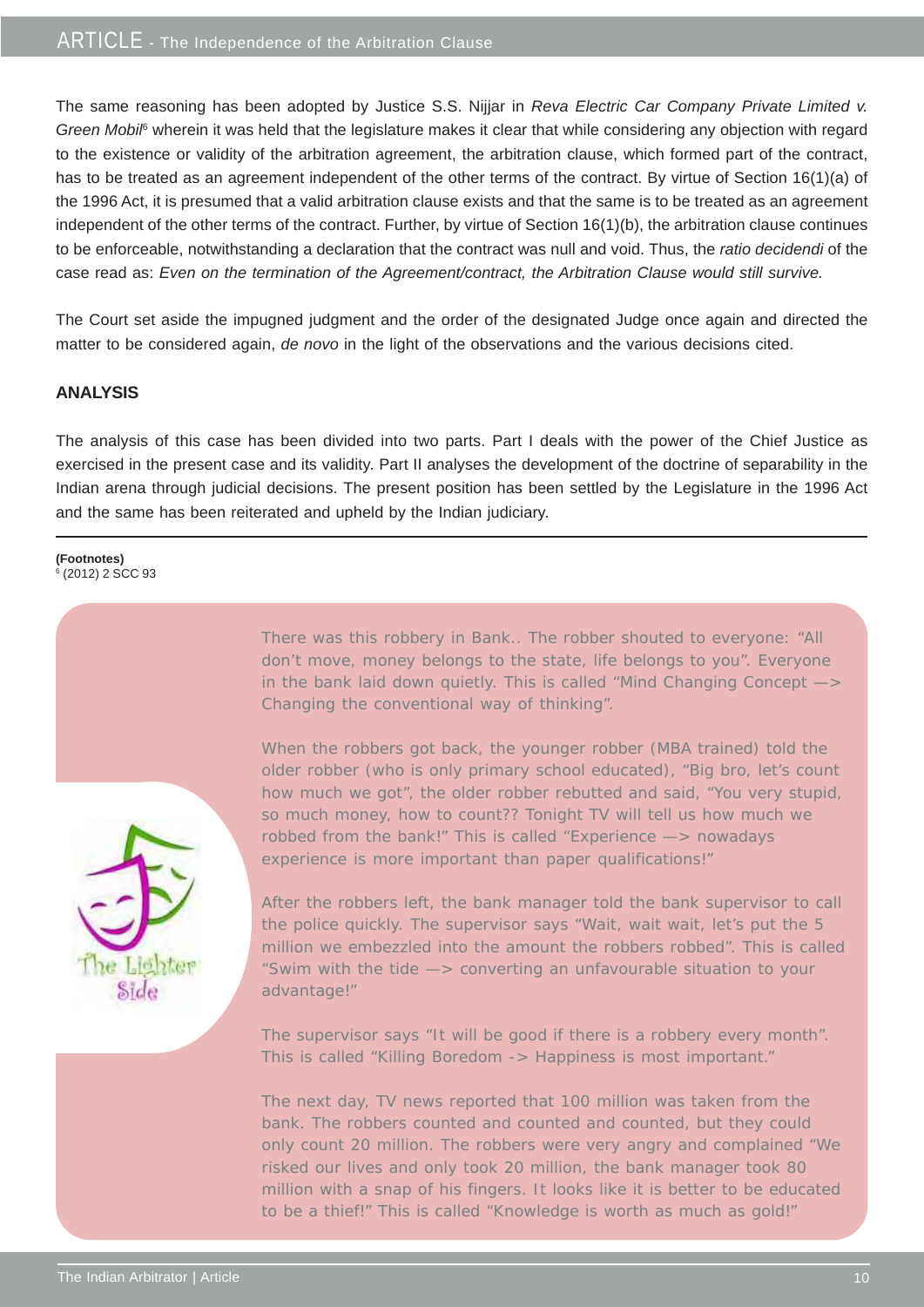#### **PART I**

In the present matter, the facts displayed that the Chief Justice had duly appointed an Arbitrator on 04.04.2008. The Appellant contended that the designate Judge treated the matter as if he was deciding a suit, but without adducing evidence. The Hon'ble Court considered the submissions and were of the view that the designated Judge exceeded the bounds of his jurisdiction. It was held that the designated Judge was not required to undertake a detailed scrutiny of the merits and demerits of the case, almost as if he was deciding a suit. The learned Judge was only required to decide on such preliminary issues such as jurisdiction to entertain the application, the existence of a valid arbitration agreement, whether a live claim existed or not, for the purpose of appointment of an arbitrator.<sup>7</sup> In fact, the designated Judge had decided much more than what was expected of him under Section 11(6) of the 1996 Act and had thus, exceeded his jurisdiction.

The Hon'ble Bench has relied on the 2006 judgment, *S.B.P and Co. v. Patel Engineering Ltd. and Anr.*<sup>8</sup> to adjudicate upon the present issue. The question that arose before the Bench was whether the Chief Justice exercises judicial power or administrative power. By a majority of 6:1, it was ruled that the Chief Justice exercises judicial power as under Section 11(6), whereby the designated Judge will have the right to decide only the preliminary aspects. These will include his jurisdiction to entertain the request, the existence of a valid arbitration agreement, the existence of a live claim, etc. This case overruled the *Konkan Railway Corporation v. Rani Construction (P.) Ltd.*<sup>9</sup> decision wherein the Chief Justice or designated Judge's power was held to be administrative in nature.

Thus, the present case reiterated SBP and Co. decision and settled the point that the Chief Justice is only meant to look into the aspects necessary for the appointment of the Arbitrator.

#### **PART II**

The ratio laid down in the present case has settled the position of arbitration law in India. The authors present a chronological analysis of the judicial decisions on this controversial point of law settled in the present case.

The decision of the House of Lords in *Heyman v. Darwine Ltd.*<sup>10</sup> laid down an interesting aspect of the scope of the arbitration clause. The arbitration clause provided that any dispute between the parties in respect of the agreement or any of the provisions contained therein or anything arising there out should be refereed to arbitration. The House of Lords held that the dispute was one within the arbitration clause. Viscount Simon L.C. observed at p. 343 as follows: *"An arbitration clause is a written submission, agreed to by the parties to the contract, and, must be construed according to its language and in the light of the circumstances in which it is made. If the dispute is as to whether the contract which contains the clause has ever been entered into at all, that issue cannot go to arbitration under the clause, for the party who denies that he has ever entered into the contract is thereby denying that he has ever joined in the submission. Similarly, if one party to the alleged contract is contending that it is void ab initio (because, for example, the making of such a contract is illegal), the arbitration clause cannot operate, for on this view the clause itself is also void."*

This view was adopted in the Indian scenario. Till the 1990s, the judicial stand laid down in *Union of India v.* Kishorilal Gupta and Bros.<sup>11</sup> was considered good law. Justice Subba Rao, in his opinion, laid down certain remarks on this point. He statd: (1) An arbitration clause is a collateral term of a contract as distinguished from its substantive terms; but none the less it is an integral part of it; (2) however comprehensive the terms of an arbitration clause may

**(Footnotes)** 7 Para 13 8 AIR 2006 SC 450 9 (2000) 8 SCC 159 <sup>10</sup> [1942] 1 All E.R. 337 11 AIR 1959 SC 1362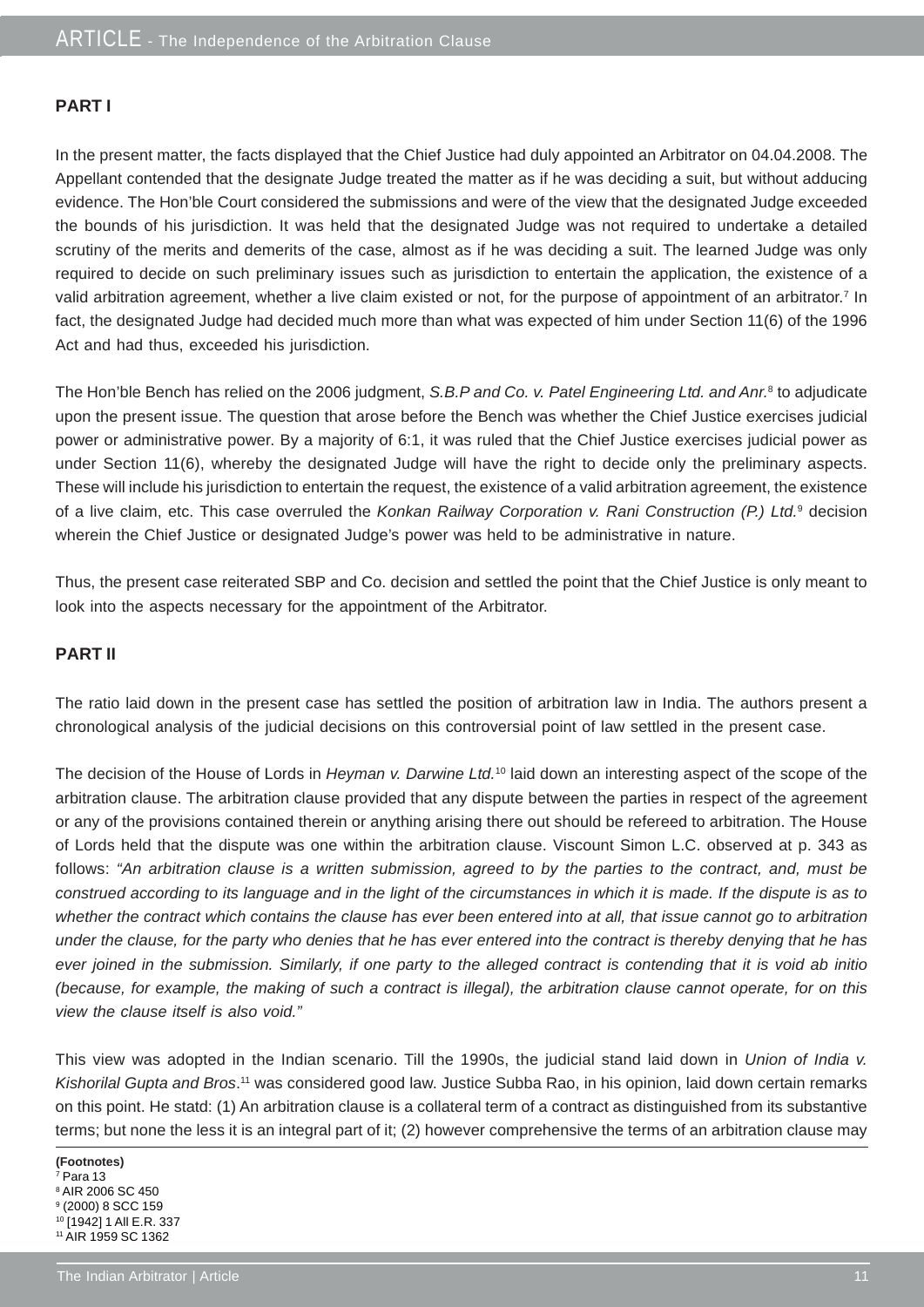be, the existence of the contract is a necessary condition for its operation; it perishes with the contract; (3) the contract may be *non est* in the sense that it never came legally into existence or it was void *ab initio*; (5) in the former case, if the original contract has no legal existence, the arbitration clause also cannot operate, for along with the original contract, it is also void; in the latter case, as the original contract is extinguished by the substituted one, the arbitration clause of the original contract perishes with it.<sup>12</sup>

This precedent was accepted in *Indian Drugs & Pharmaceuticals Ltd. v. M/s. Indo Swiss Synthetics Gem Manufacturing Co. Ltd. and others*13, wherein the question which arose before the Bench was "whether the arbitration clause remained in existence by 1988 when the arbitrator was appointed on the face of termination of the agreement by the appellant with effect from 1.4.1984?" The appellant referred to the Kishorilal case which was still considered good law. The two-Judge Bench decision of *Damodar Valley Corporation v. K.K. Kar*14 was also relied upon, which on pages 243-244 read: *"As the contract is an outcome of the agreement between the parties it is equally open to the parties thereto to agree to bring it to an end or to treat it as if it never existed. It may also be open to the parties to terminate the previous contract and substitute in its place a new contract or alter the original contract in such a way that it cannot subsist. In all these cases, since the entire contract is put an end to, the arbitration clause, which is a part of it, also perishes along with it."*

The Kishorilal judgment created confusion in the Arbitration arena. However, the new 1996 Arbitration and Conciliation Act, modeled on the UNICTRAL Model Law changed the position of the separability of the arbitration clause. The new 1996 Act came into force on 22.8.1996 and is deemed to have come into force on 25.1.96 vide *M/s Fuerst Day Lawson Ltd. v. Jindal Exports Ltd.*<sup>15</sup>

The Supreme Court case of *Firm Ashok Traders and another v. Gurumukh Das Saluja and others*16, supplemented the above case and categorically upheld that in the scheme of the new Act, the arbitration clause is separable from other clauses of a deed (a partnership deed, in this case) and it constitutes an agreement by itself.

**(Footnotes)**  $i<sup>2</sup>$  Para 23 13 AIR 1996 SC 543 14 [1974]2SCR240

15 2001 (3) SCALE 708 16 AIR 2004 SC 1433



## **BECOME A MEMBER OF IIAM**

Empower yourself with the techniques of Alternative Dispute Resolution. Apart from being elected to the Governing Council, also become part of Expert Committees and Users Committees to give expert advice / opinions to the Governing Council on the improvement of ADR in India.

Your association will provide the necessary inspiration for the endeavours of IIAM.

Choose from the different category of memberships. For details. see: www.arbitrationindia.com/htm/membership.htm or mail to dir@arbitrationindia.com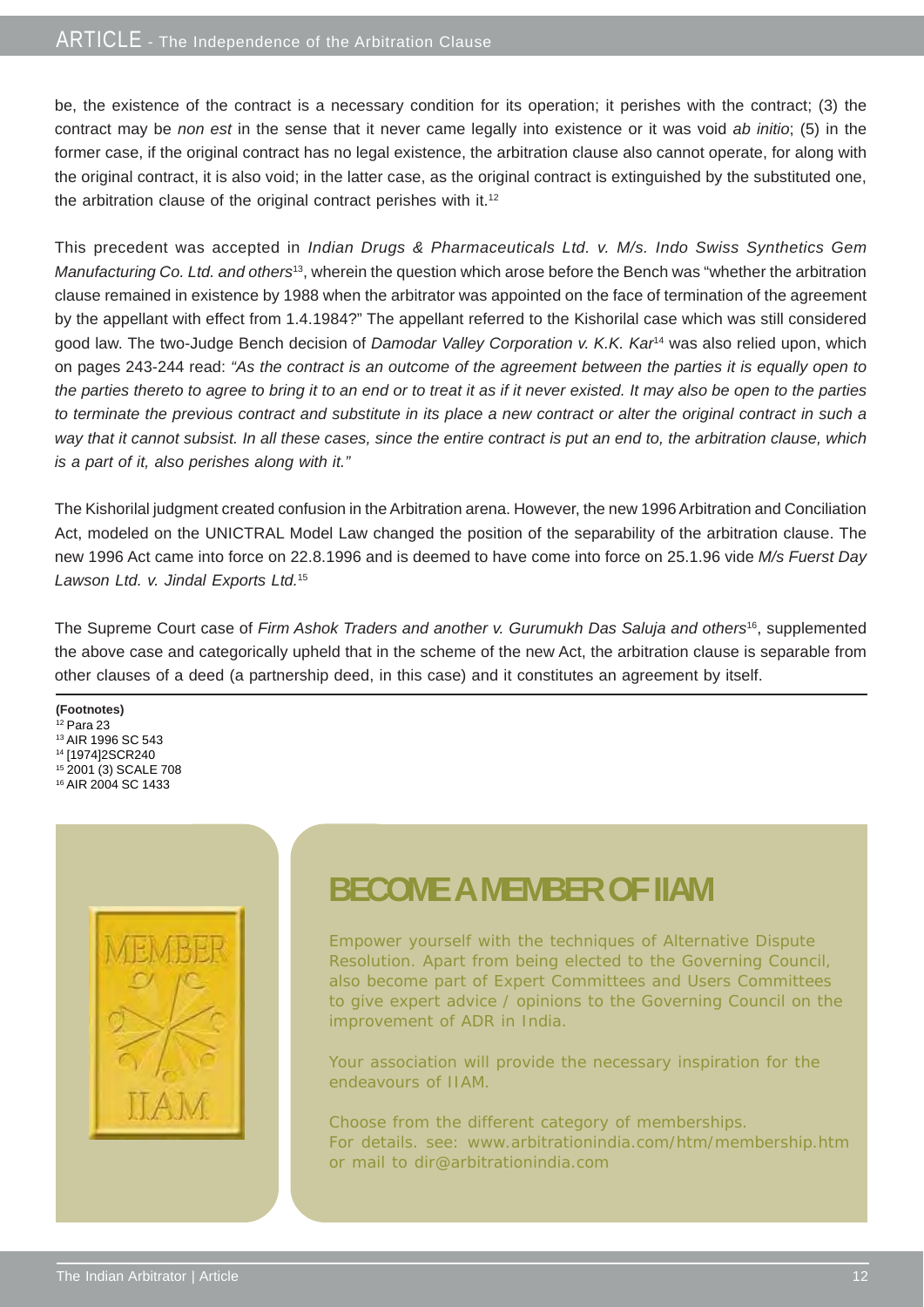Similarly, in 2006, the case of *S.B.P and Co. v. Patel Engineering Ltd. and Anr.*<sup>17</sup> looked into this point of law and held, on the same lines as the previous case, that *"an arbitration agreement could stand independent of the main agreement and did not necessarily become otiose, even if the main agreement, of which it is a part, is declared void."*

Further, in a recent decision of the Supreme Court in *P. Manohar Reddy and Bros.v. Maharashtra Krishna Valley Development Corporation and others*18, the Court observed in paragraphs 27 & 28 as under: *"27. An arbitration clause, as is well known, is a part of the contract. It being a collateral term need not, in all situations, perish with coming to an end of the contract. It may survive. This concept of separability of the arbitration clause is now widely accepted. In line with this thinking, the UNCITRAL Model Law on International Commercial Arbitration incorporates the doctrine of separability in Article 16(1). The Indian law - The Arbitration and Conciliation Act, 1996, which is based on the UNCITRAL Model Law, also explicitly adopts this approach in Section 16 (1)(b)."*

In the highly criticized case of *SMS Tea Estates Pvt. Ltd. v. Chandmari Tea Company Pvt. Ltd.*19, the Apex Court clearly stated that *"When a contract contains an arbitration agreement, it is a collateral term, unrelated to the performance of the contract. It is as if two contracts — one in regard to the substantive terms of the main contract and the other relating to resolution of disputes — had been rolled into one, for purposes of convenience. An arbitration clause is therefore an agreement independent of the other terms of the contract or the instrument. Resultantly, even if the contract or its performance is terminated or comes to an end on account of repudiation, frustration or breach of contract, the arbitration agreement would survive for the purpose of resolution of disputes arising under or in connection with the contract."*

In 2012, the Supreme Court, in *Reva Electric Car Company Private Limited v. Green Mobil*<sup>20</sup>, reiterated the very same point of law. Justice Nijjar held that legislature makes it clear that while considering any objection with regard to the existence or validity of the arbitration agreement, the arbitration clause, which formed part of the contract, has to be treated as an agreement independent of the other terms of the contract. Thus, if the Agreement is terminated, the Arbitration clause continues to exist, independent of the agreement.

It is after this decision, that the Judiciary has got a chance with the *M/s Today Homes & Infrastructure Pvt. Ltd. v. Ludhiana Improvement Trust & Anr.* to establish the separability doctrine in the Indian statute. The intention of the Legislature has been laid down in Section 16(1), where it has been made clear that while considering any objection with respect to the existence or validity of the arbitration agreement, the arbitration clause which formed part of the contract, has to be treated as an agreement independent of the other terms of the contract. To ensure that there is no misunderstanding, Section 16(1)(b) further provides that even if the arbitral tribunal concludes that the contract is null and void, it should not result, as a matter of law, in an automatic invalidation of the arbitration clause. Section 16(1)(a) presumes the existence of a valid arbitration clause and mandates the same to be treated as an agreement independent of the other terms of the contract. By virtue of Section 16(1)(b), it continues to be enforceable notwithstanding a declaration of the contract being null and void.

This case has added clarity to the interpretation of arbitration clauses within contracts and the role of the designated Judge appointing arbitrators and offers reassurance that the courts will enforce arbitral agreements. The authors uphold the view of the Judiciary in implementing the legislation in its true spirit.

**(Footnotes)** AIR 2006 SC 450 (2009) 2 SCC 494 2011 (7) SCALE 747 (2012) 2 SCC 93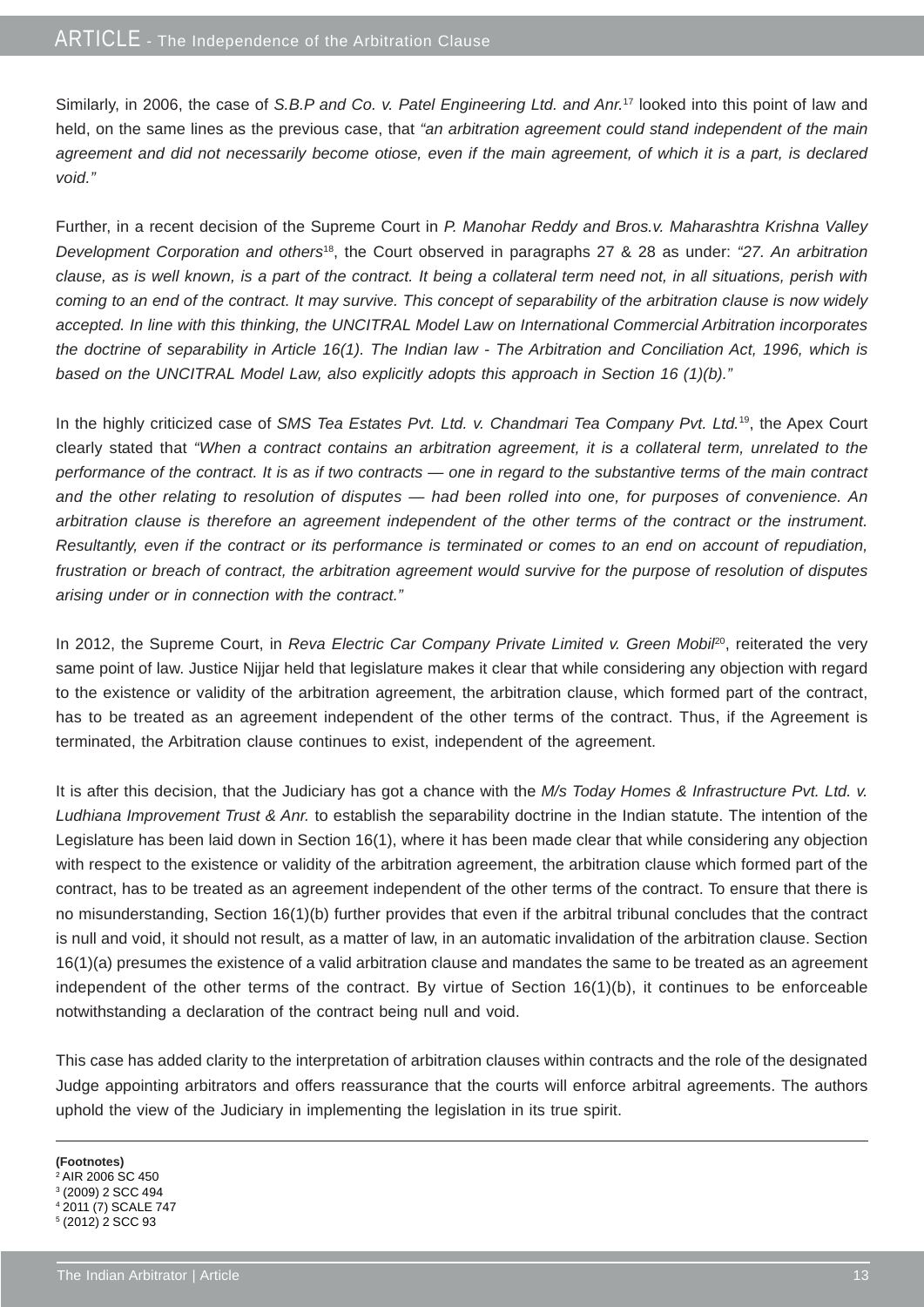# NEWS & EVENTS



# ARBITRATION BECOMING POPULAR IN THE UAF

As Middle Eastern companies and investment funds become more active in the global marketplace, international firms are increasingly investing in the region or entering into joint ventures with Middle Eastern partners. Islamic finance is also becoming more prominent in the Middle East and elsewhere, in particular in Europe and parts of Asia. Ultimately, this has resulted in increased international business either in the Middle East or with a Middle Eastern element, and many of the contracts used provide for disputes to be resolved by arbitration.

# PAKISTAN SUPREME COURT DECLARES A CONTRACT – AND THE ARBITRATION CLAUSE WITHIN THAT CONTRACT – VOID ON PUBLIC POLICY GROUNDS

The Pakistan Supreme Court has declared that a joint venture agreement between a local development authority and BHP for the exploration of minerals was void on a number of public policy grounds. The Court also held that the arbitration clause in the agreement was also void, notwithstanding previous overtures from the Pakistani Courts that it recognises the separability of an arbitration agreement.

# HONG KONG COURT EMPHASIZES SANCTITY OF ARBITRAL AWARDS

Hong Kong's highest Court has confirmed that parties who unsuccessfully challenge arbitral awards will generally be ordered to pay costs on an indemnity basis. By this judgment the Court emphasizes the requirement to give finality on arbitral awards and to discourage frivolous challenges to the award.